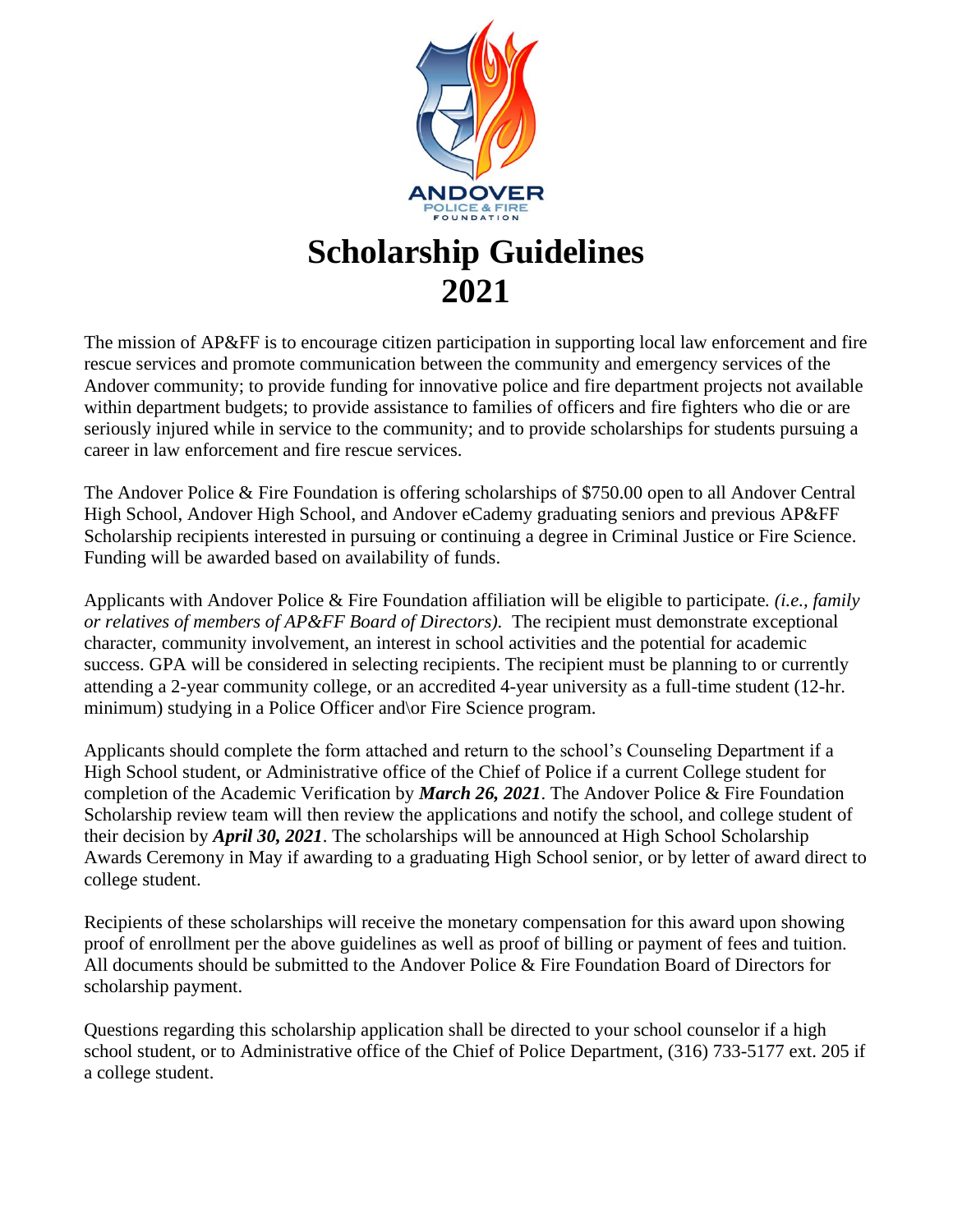

# *SCHOLARSHIP APPLICATION*

*\_\_\_\_\_\_\_\_\_\_\_\_\_\_\_\_\_\_\_\_\_\_\_\_\_\_\_\_\_\_\_\_\_\_\_\_\_\_\_\_\_* APPLICANT'S NAME

*\_\_\_\_\_\_\_\_\_\_\_\_\_\_\_\_\_\_\_\_\_\_\_\_\_\_\_\_\_\_\_\_\_\_\_\_\_\_\_\_\_* APPLICANT'S SIGNATURE

MY SIGNATURE CERTIFIES THAT ALL THE INFORMATION CONTAINED IN THIS PACKET IS TRUE.

*\_\_\_\_\_\_\_\_\_\_\_\_\_\_\_\_\_\_\_\_\_\_\_\_\_\_\_\_\_\_\_\_\_\_\_\_\_\_\_\_\_* SCHOLARSHIP YOU ARE APPLYING FOR Law Enforcement or Fire Rescue Services

> INFORMATION ENCLOSED INCLUDES: \_\_\_Resume

> > \_\_\_Two letters of recommendation

Essay

High School Applicant: All information is due to the Counselor's Office by *March 26, 2021***.**

College Renewal Applicant: All information is due by *March 26, 2021* to: Andover Police Department Attn: Administrative Office of the Chief of Police 909 N. Andover Road Andover, KS 67002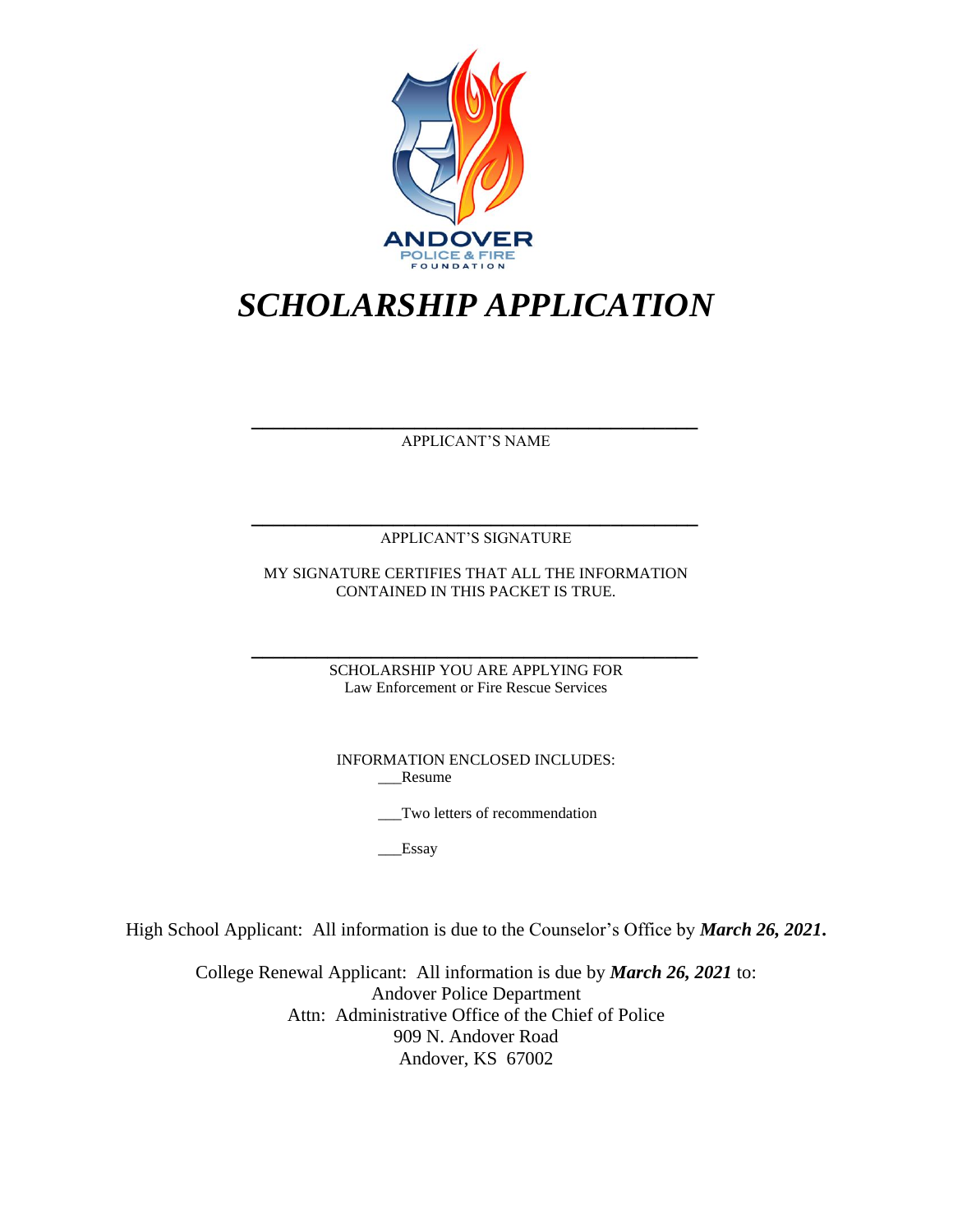

#### **HIGH SCHOOL ACADEMIC VERIFICATION**

**(If you are an area high school student applicant, this form must be completed by School Counselor)**

Accum GPA\_\_\_\_\_\_\_\_\_\_ Class Rank\_\_\_\_\_\_\_\_\_\_\_\_

ACT Score\_\_\_\_\_\_\_\_\_\_\_ SAT Score\_\_\_\_\_\_\_\_\_\_\_\_

Verified By: \_\_\_\_\_\_\_\_\_\_\_\_\_\_\_\_\_\_\_\_\_\_\_\_\_\_\_\_\_\_\_ Date: \_\_\_\_\_\_\_\_\_\_\_\_\_\_\_\_

Counselor's Signature

### **COLLEGE STUDENT RENEWAL ACADEMIC VERIFICATION**

**(If you are a college student renewal applicant, this form must be completed by College Advisor)**

College currently attending

Expected Graduation Date\_\_\_\_\_\_\_\_\_\_\_\_\_\_\_\_\_\_

Current Year of Study\_\_\_\_\_\_\_\_\_\_\_\_\_\_\_\_\_\_\_\_\_\_\_\_\_

(Freshman, Sophomore, etc.)

Degree pursuing\_\_\_\_\_\_\_\_\_\_\_\_\_\_\_\_\_\_\_\_\_\_\_\_\_\_

Accum GPA\_\_\_\_\_\_\_\_\_\_

Verified By: \_\_\_\_\_\_\_\_\_\_\_\_\_\_\_\_\_\_\_\_\_\_\_\_\_\_\_\_\_\_\_ Date: \_\_\_\_\_\_\_\_\_\_\_\_\_\_\_\_

College Advisor's Signature

**Return this completed form to by** *March 26, 2021***: Andover Police Department Attn: Administrative Office of the Chief of Police 909 N. Andover Road Andover, KS 67002 (316) 733-5177 ext. 205**